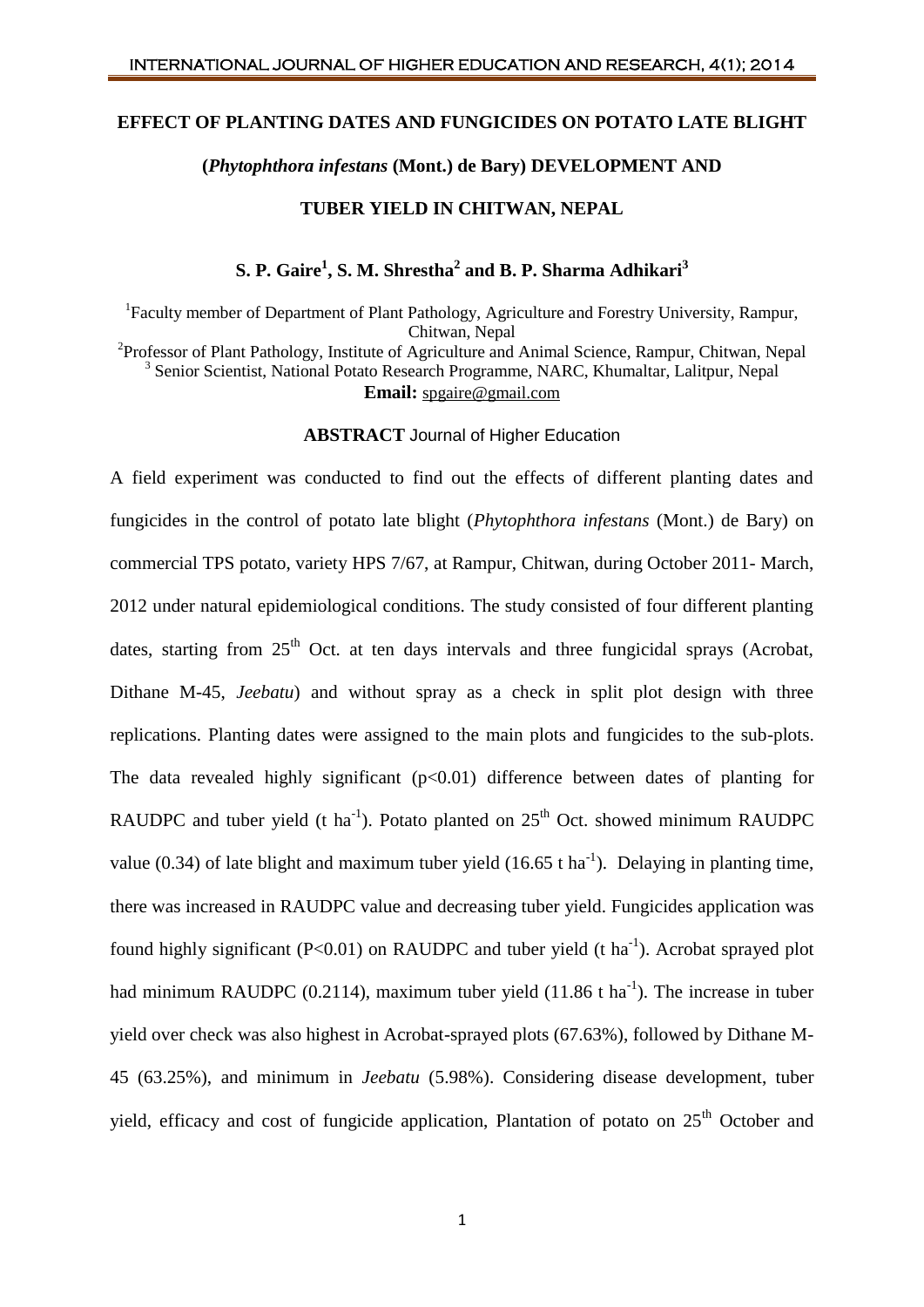Dithane M-45 spray just after initiation of disease resulted most effective management of late blight of potato.

**Key words:** Late blight, planting dates, fungicides*,* RAUDPC, efficacy.

## **1 INTRODUCTION**

Globally, *Phytophthora infestans* (Mont.) de Bary remains a threat to the potato crops, causing significant losses annually (Guenther *et al*., 2001). Under favorable conditions, foliar late blight is the most common symptom and affecting the economic value of the potatoes.

The disease was first reported in Nepal between 1883 and 1897 (Shrestha, 1976) and has been appearing in epidemic proportions since mid 1990s. Subsequent outbreaks have been observed almost annually and cultivars previously known to resistant became susceptible to late blight. In the high hills losses have been encountered more than 75 percent and in terai losses have been reported 50-90 percent in some years (Shrestha, 2000). In Nepal, when yield loss due to late blight is estimated to a minimum level of 20 percent, the monitory loss reaches up to NRs.1.8 billion annually (Sharma and KC, 2004). Potato late blight occurs in most potato-growing areas around the world, but it can be particularly devastating in areas with warm and humid weather during the growing seasons (Hijmans *et al*., 2000). Most of the potato growing farmers of Kathmandu valley use 10–15 times fungicides spray on Sept-Oct planting potato to control late blight (Sharma *et al*., 2007 and Dhital *et al.,* 2007).

In most parts of the developing world, the most widely grown potato genotypes are susceptible to late blight, and fungicides are necessity for crop protection. The fungicides most commonly used for control of late blight in the developing world are the low-cost dithiocarbamate-type contact fungicides, particularly mancozeb. Metalaxyl containing fungicides is also the commonly used fungicides for the controls of late blight disease in Nepal. Nowadays farmers are complaining about the poor efficacy of metalaxyl containing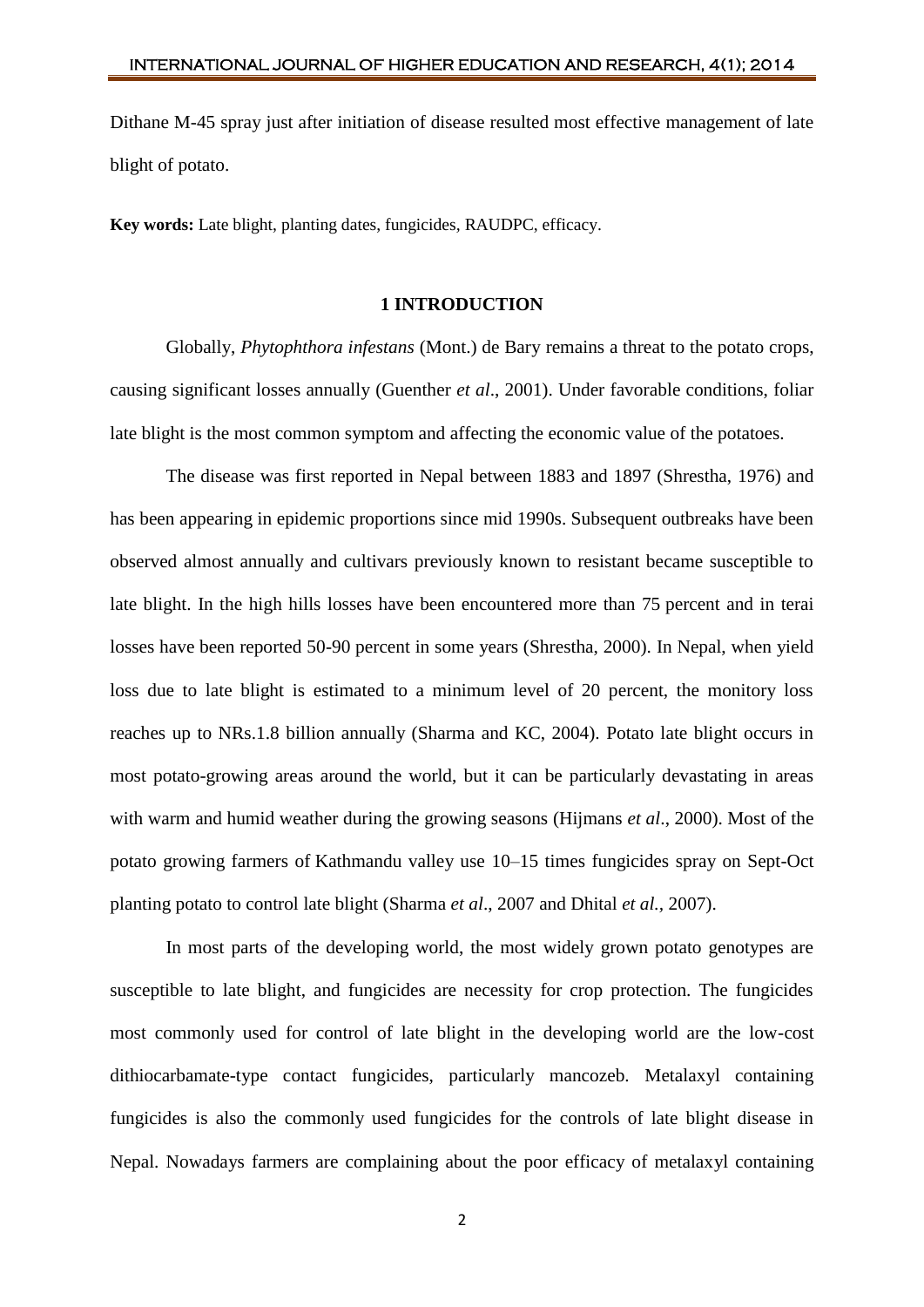### INTERNATIONAL JOURNAL OF HIGHER EDUCATION AND RESEARCH, 4(1); 2014

fungicides. It may be due to either poor quality of product or prevalence of metalaxyl insensitive strain of *Phytophthora infestans.* Shrestha *et al*. (1998), Ghimire *et al*. (2002) and Shrestha (2005) reported prevalence of A1 and A2 mating types of *Phytophthora infestans* in Nepal. It may be one of the major reasons behind metalaxyl insensitive.

Alteration in time of planting with application of the effective fungicides tends to slow down the epidemics leading to longer periods of vegetative growth of *P. infestans*. Also, the dynamics of potato foliar blight is highly influenced by environmental conditions. The objectives of this study were to identify the suitable time of planting seedling tuber of TPS potato in chitwan and evaluate efficacy of fungicides to control the late blight of potato in field.

## **2 MATERIAL AND METHODS**

Field experiment was conducted in the research field of Plant Pathology at Institute of Agriculture and Animal Science (IAAS), Rampur, Chitwan, Nepal during October 2011 to March 2012 by planting seedling tubers of TPS potato, variety HPS 7/67 on four different dates starting from  $25<sup>th</sup>$  October in ten days intervals with different fungicides i.e. Acrobat 50% WP ( Dimethomorph), DithaneM-45 75% WP (Mancozeb), *Jeebatu* (combination of Micro-organism) and Check (without treatment) in split plot experimental design. Individual plot size was 2.5 m  $\times$  2.8 m and area of the whole field was 565.95 m<sup>2</sup> (38.5 m  $\times$ 14.7m). There were 4 rows/plot 70 cm apart. Plant to plant distance was 25 cm. Each plot consisted of 4 rows in which each rows consisted of 10 plants. Manual cultural practices were followed as and when necessary.

Sprouted potato seed tubers were planted on four different dates i.e. October 25, November 4, 14 and 24, 2011 in rows. Plant nutrients in the form of N,  $P_2O_5$  and  $K_2O \tQ$ 100:100:60 kg/ha, respectively, through urea, di-ammonium phosphate and muriate of potash,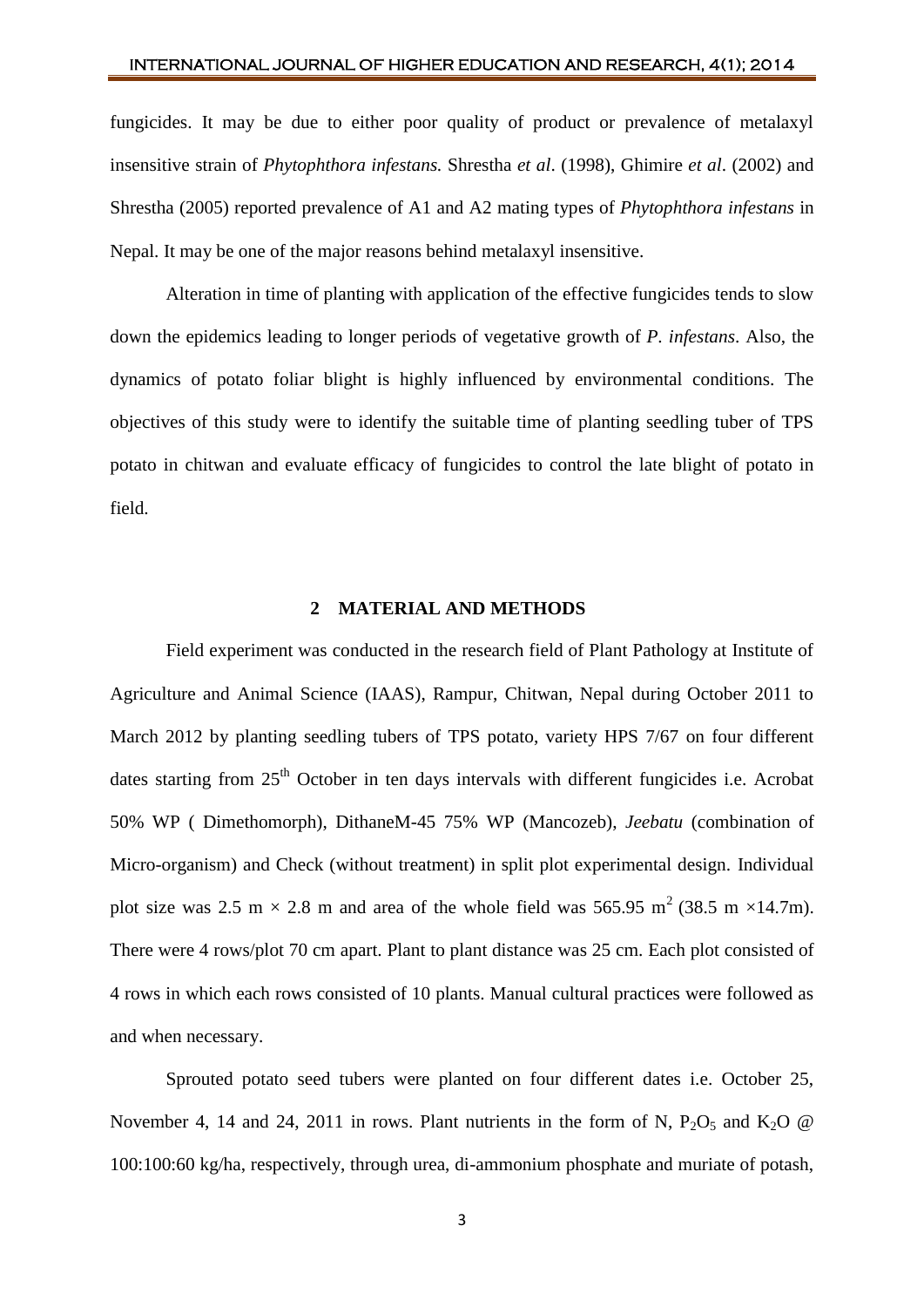# INTERNATIONAL JOURNAL OF HIGHER EDUCATION AND RESEARCH, 4(1); 2014

were applied on the line demarcated just prior to planting. Farm yard manure @ 20 ton/ha was also applied on plot before planting at the time of field preparation. Sprouted tubers of approximately similar physiological age were planted at 5-6 cm depth in ridges. Two flood irrigations at 30 and 45 days after planting were given.

Chemical fungicides were sprayed for 36 days, starting as soon as the first symptoms appeared. Acrobat was sprayed at 12 days interval @ 1g/ltr, Dithane M-45 at 7 days interval @ 3.5 g/ltr, whereas *Jeebatu* at 4 days interval @ 50ml/ltr of water by the sprayer.

Disease scoring was started in the field just after the appearance of the late blight symptoms in the plot. Disease assessments ended when the non-sprayed treatment reached 100% severity.

# **Data analysis**

The relative area under disease progress curve for the entire season was estimated using the following formula (Baker *et al*., 2000).

 $\Sigma$  0.5 (Y<sub>i+1</sub> + Y<sub>i</sub>) (T<sub>i+1</sub> – T<sub>i</sub>)  $RAUDPC =$  —  $T_{total}$  x 100

Where,

 $Y_i$  = late blight disease severity % on the i<sup>th</sup> date

 $T_i$  = date on which the disease was scored,

 $n =$  numbers of dates on which disease was scored,  $T_{total}$  was the period in days from the first to the last evaluation. Values of the RAUDPC range from 0 to 1.

The data recorded during the study were processed to fit into R-software for analysis, Microsoft excel program was used for data tabulation, and Duncan's Multiple Range Test (DMRT) was carried out at 5 % level of significance. The data entry was done to develop ANOVA table. DMRT, a mean separation technique was applied to identify most effective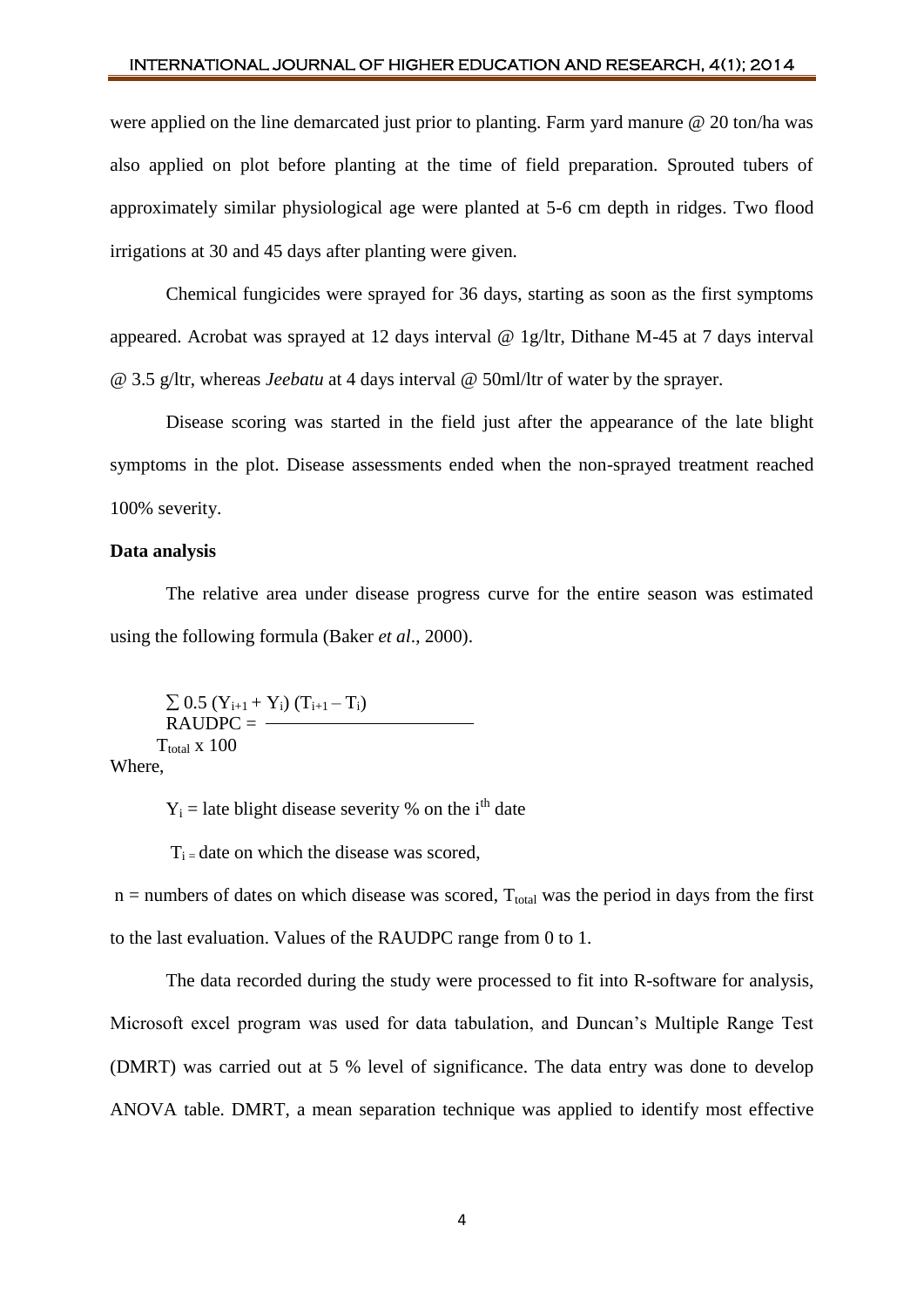treatment. Correlation and regression analysis were done for group comparison and to test the main and interaction effects (Gomez and Gomez, 1984).

### **3 RESULTS AND DISCUSSION**

#### **3.1 Late blight disease development**

## **3.1.1 Relative area under disease progress curve (RAUDPC)**

## **3.1.1.1 Effect of planting dates on RAUDPC**

Analysis of variance (ANOVA) revealed highly significant  $(p<0.01)$  differences between date of planting for RAUDPC. Minimum RAUDPC value (0.34) was recorded in Potato planted on 25<sup>th</sup> Oct. Delay in planting time, there is increased in RAUDPC value as compared to early planted crop. RAUDPC value was found in increasing with the delay in planting time up to  $4<sup>th</sup>$  Nov., then the RAUDPC value was found to slightly decline on  $14<sup>th</sup>$ Nov. and again increased on  $24<sup>th</sup>$  Nov. Potato planted on  $24<sup>th</sup>$  November showed maximum RAUDPC (0.42) (Table 1).

Potato planted on  $25<sup>th</sup>$  October showed minimum RAUDPC could be due to late appearance of symptoms (40 DAP) as compared to other (Table 1). This might be because of low inoculums pressure in the earlier days of planting where as in late planted potato high spore load built in the environment in the vicinity of the experimental plot.

Shrestha (1989) also mentioned that the late blight disease intensity on potato could be minimized by adjusting the planting time. He had concluded that  $2<sup>nd</sup>$  or  $3<sup>rd</sup>$  week of October showed complete escape or minimum late blight severity of potato in case of Chitwan.

From the beginning of  $3<sup>rd</sup>$  December 2011 to 29 January 2012, the maximum day temperature was in between  $18.57$  to  $22.21^{\circ}$ C and the minimum night temperature was in between 4.55 to 8.65 $\degree$ c and the relative humidity was in between 91.52 to 94%. Besides the climatic conditions there was sufficient dew and morning till 11 a.m. All the conditions are favorable for the development of disease in epidemic form.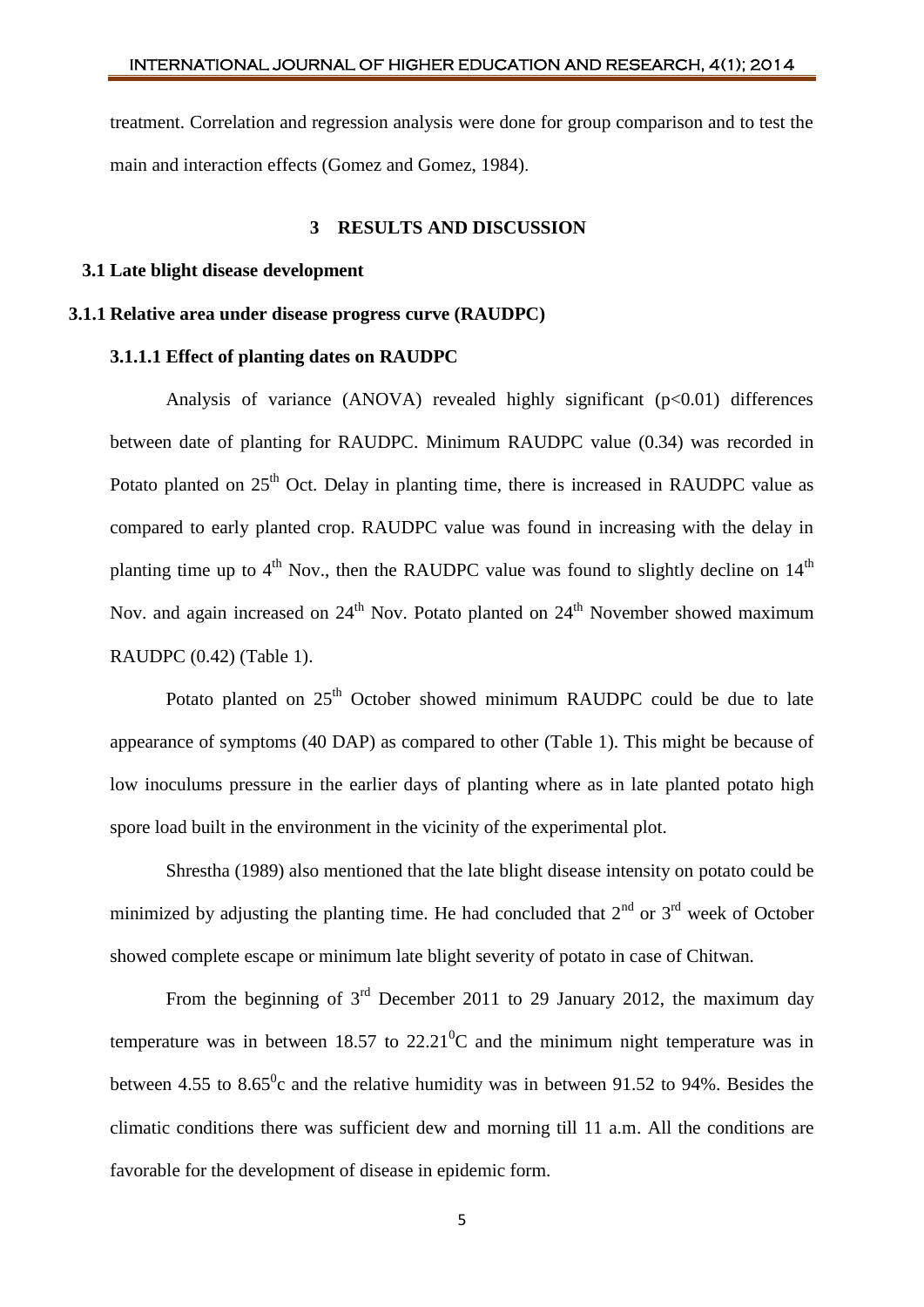#### **3.1.1.2 Effect of fungicides on RAUDPC**

The application of a fungicide significantly  $(P < 0.01)$  reduced the RAUDPC. Relative area under disease progress curve was minimum (0.21) in Acrobat sprayed plots followed by Dithane M-45 treated plot (0.26). RAUDPC was significantly highest (0.57) in untreated plots than all the fungicides treated plots.

Sharma *et al.* (2011) also obtained that RAUDPC was minimum (0.028) in Sectin sprayed plots followed by Acrobat (0.047), and Agrifos-400 (0.083) as compared to unsprayed control plots (0.459) (Table 1). According to his finding, among the high efficacious fungicides, Sectin and Acrobat were at par in controlling the disease. There was no significant difference between *Jeebatu* sprayed and unsprayed check plots.

Shrestha (1989) reported that fungicide Dithane M-45 was found highly effective in reducing the severity of late blight disease on potato. The maximum disease was controlled in all the varieties of potato when Dithane M-45 was applied at the rate of 0.5% at 4 days interval. But under most favorable climatic conditions and high inoculums pressure it failed to protect the crop from the attack of disease.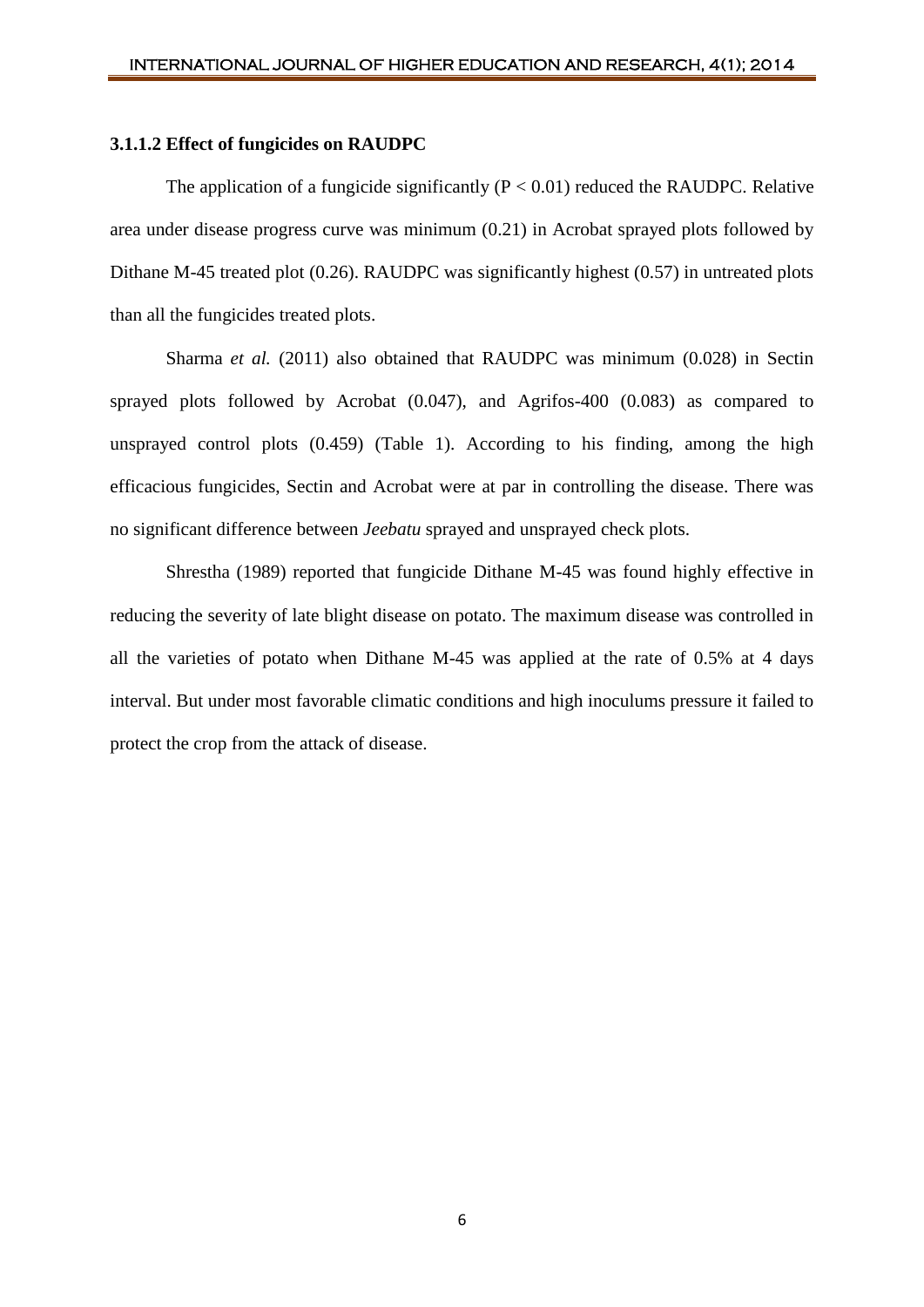| Table 1. Effect of planting dates and fungicides on days to first symptoms appearances, RAUDPC, vine mass and tuber yield (t ha <sup>-1</sup> ) of potato at Rampur, |  |  |
|----------------------------------------------------------------------------------------------------------------------------------------------------------------------|--|--|
| Chitwan during $2011/012$                                                                                                                                            |  |  |

| Treatments           | Days to first symptoms<br><b>RAUDPC</b><br>appearances (DAP) |                      | Vine mass<br>$(t \, ha^{-1})$ | <b>Tuber Yield</b><br>$(t \text{ ha}^{-1})$ |
|----------------------|--------------------------------------------------------------|----------------------|-------------------------------|---------------------------------------------|
| Date of planting     |                                                              |                      |                               |                                             |
| $25th$ October       | $40.33^{a}$                                                  | $0.340^d$            | $6.77^{\circ}$                | $16.65^{\circ}$                             |
| $4th$ November       | $30.00^{b}$                                                  | $0.417^b$            | $4.28^{b}$                    | $9.171^{b}$                                 |
| $14th$ November      | $26.33^{\circ}$                                              | $0.371^{\circ}$      | $3.01^\circ$                  | $6.695^{\circ}$                             |
| $24th$ November      | $24.92^{\text{d}}$                                           | $0.426^{\circ}$      | 2.66 <sup>d</sup>             | $5.457^{\rm d}$                             |
| F-test               | $**$                                                         | $**$                 | $**$                          | $**$                                        |
| SEm $(\pm)$          | 0.2308                                                       | 0.00029              | 0.0052                        | 0.2193                                      |
| LSD $_{0.05}$        | 0.7985                                                       | 0.001                | 0.148                         | 0.7588                                      |
| Fungicides           |                                                              |                      |                               |                                             |
| Acrobat 50% WP       | 30.42                                                        | $0.211$ <sup>d</sup> | $6.042^{\text{a}}$            | $11.86^a$                                   |
| Dithane M-45: 75% WP | 30.33                                                        | $0.267^{\circ}$      | $5.845^{b}$                   | $11.55^{\circ}$                             |
| Jeebatu $(5\%$ V/V)  | 29.92                                                        | $0.498^{b}$          | $2.625^{\circ}$               | $7.498^{b}$                                 |
| Check (untreated)    | 30.92                                                        | $0.578^{\text{a}}$   | $2.214^d$                     | $7.075^{\rm b}$                             |
| F-test               | <b>NS</b>                                                    | $**$                 | $**$                          | $**$                                        |
| $SEM(\pm)$           |                                                              | 0.0056               | 0.0605                        | 0.3126                                      |
| $LSD_{0.05}$         |                                                              | 0.00084              | 0.1767                        | 0.9126                                      |
| CV(%)                | 3.66                                                         | 4.98                 | 5.01                          | 11.41                                       |

DAP: Days after planting, RAUDPC: relative area under disease progress curve, CV: Coefficient of variation, LSD: Least significant difference, SEm: Standard error of mean, \*: significant at 0.05 level of significance, \*\*: Significant at 0.01 level of significance. Value with the same letters in a column is not significantly different at 5% by DMRT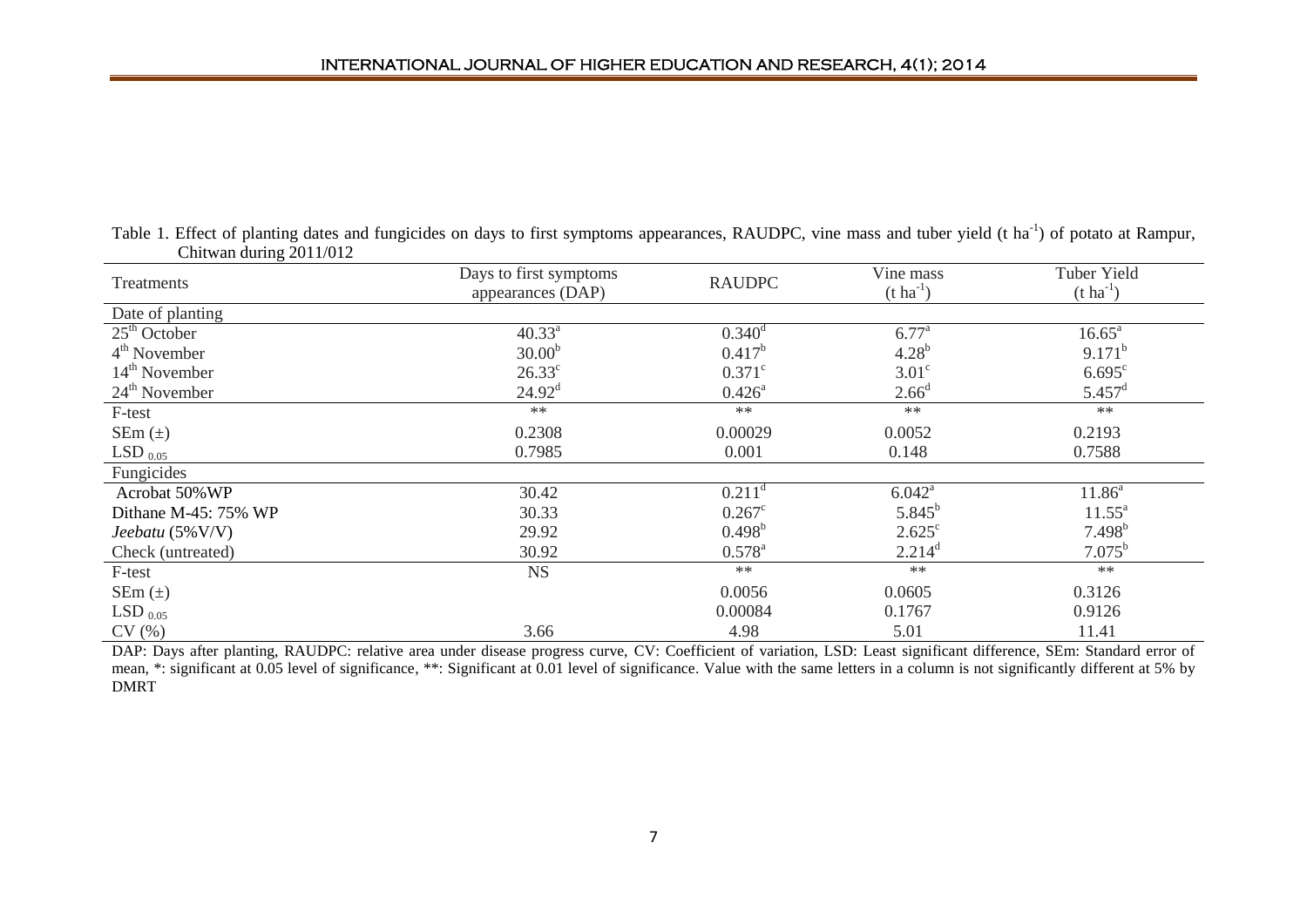#### **3.2 Tuber yield**

## **3.2.1 Effect of planting dates and fungicides on potato tuber yield**

Analysis of variance (ANOVA) revealed highly significant  $(p<0.01)$  effect on date of planting and fungicides treatments tuber yields. The average tuber yields for the four dates of planting potato varied between 5.457 and 16.65 t ha<sup>-1</sup> (Table 1). Varying levels of late blight severity was due to change in date of planting and varying environmental conditions were reflected in tuber yields. The data revealed that maximum tuber yield  $(16.65 \text{ t} \text{ ha}^{-1})$  was obtained from early planted ( $25<sup>th</sup>$  October) followed by potato planted on  $4<sup>th</sup>$  November (9.16) t ha<sup>-1</sup>) and 14<sup>th</sup> November (6.69 t ha<sup>-1</sup>). The minimum tuber yield (5.45 t ha<sup>-1</sup>) was obtained from  $24<sup>th</sup>$  November planted plot (Table 1).

Potato planted on  $25<sup>th</sup>$  October showed maximum tuber yield could be due to late outbreak of disease (40 DAP) with high vine mass at harvest and minimum RAUDPC value as compared to other whereas late planting  $(24<sup>th</sup>$  November) showed significantly lower tuber yield due to less growth of the foliage and early attack of plants by late blight (25 DAP) resulting greater RAUDPC value.

In case of fungicides application, the yields recorded in sprayed plots were significantly higher than those in unsprayed plots. Data revealed that maximum tuber yield was obtained from Acrobat-sprayed plots  $(11.86 \text{ t ha}^{-1})$  followed by Dithane M-45  $(11.15 \text{ t ha}^{-1})$ <sup>1</sup>). Tuber yield was significantly lowest (7.08 t ha<sup>-1</sup>) in untreated plots than all the fungicides treated plots. The tuber yield increase was highest in Acrobat-sprayed plots (67.63%) followed by Dithane M-45 (63.25%) and *Jeebatu* (5.98%) over the yield of untreated plots.

Singh and Pundhir (2012) also reported that early planted ( $20<sup>th</sup>$  Oct) susceptible potato cultivars showed highest potato yield even though it shows maximum disease severity followed by medium planted (30<sup>th</sup> Oct.) and late planted (10<sup>th</sup> Nov.)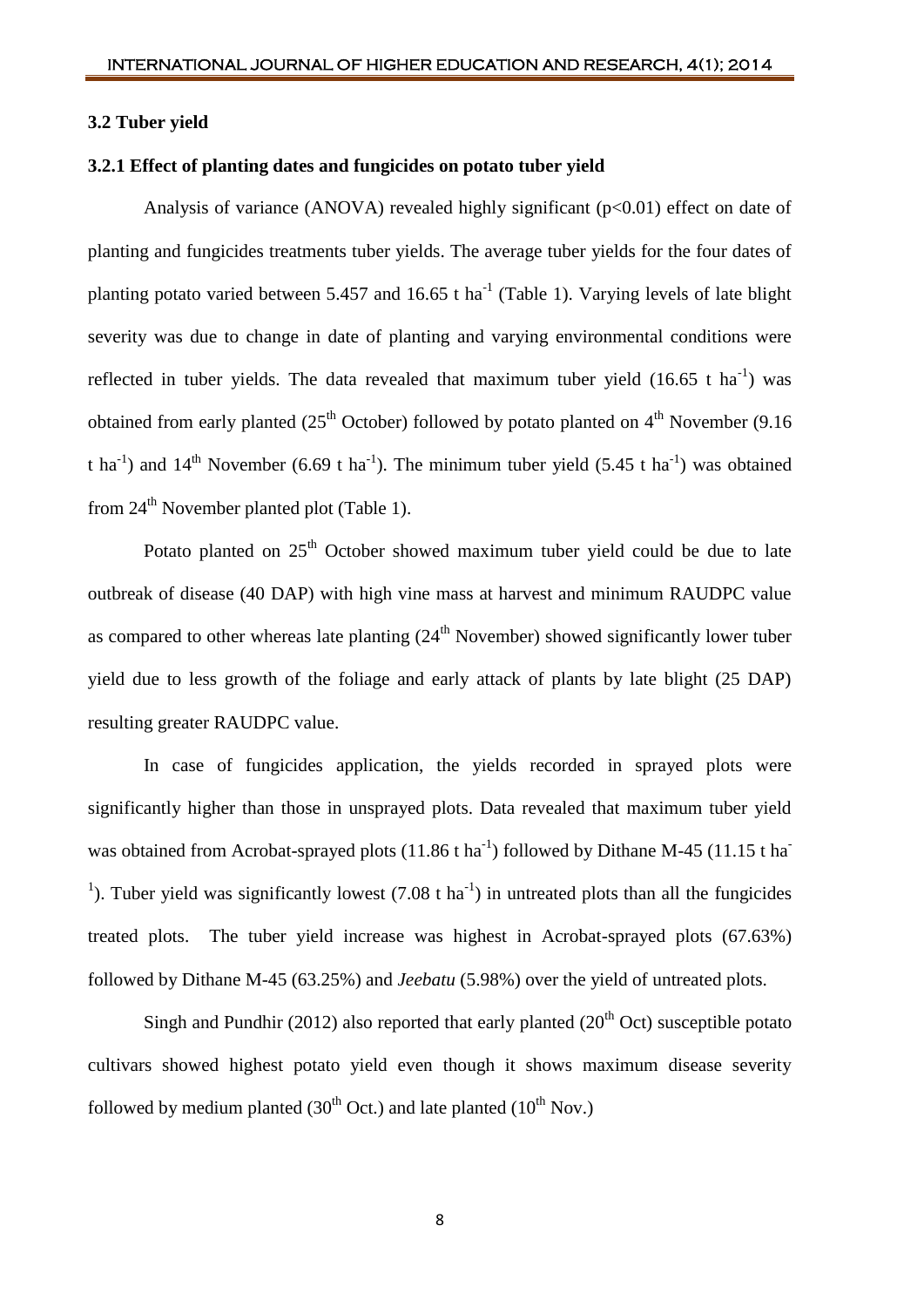Sharma *et al*. (2011) reported that the tuber yield increase was highest in Sectinsprayed plots (131.9%) followed by Acrobat (127.8%), Agrifos (97.1%) and Fluazinam (84.9%) over the yield of untreated plots.



Figure 1. Effect of date of planting and fungicides spray on RAUDPC and tuber yield of potato at Rampur, Chitwan during 2011/012

# **3.3 Correlation between RAUDPC and tuber yield (t ha-1 )**

There was highly significant negative correlation between RAUDPC and tuber yield. Contribution of RAUDPC for reduction in tuber yield was 32% (Figure 2).

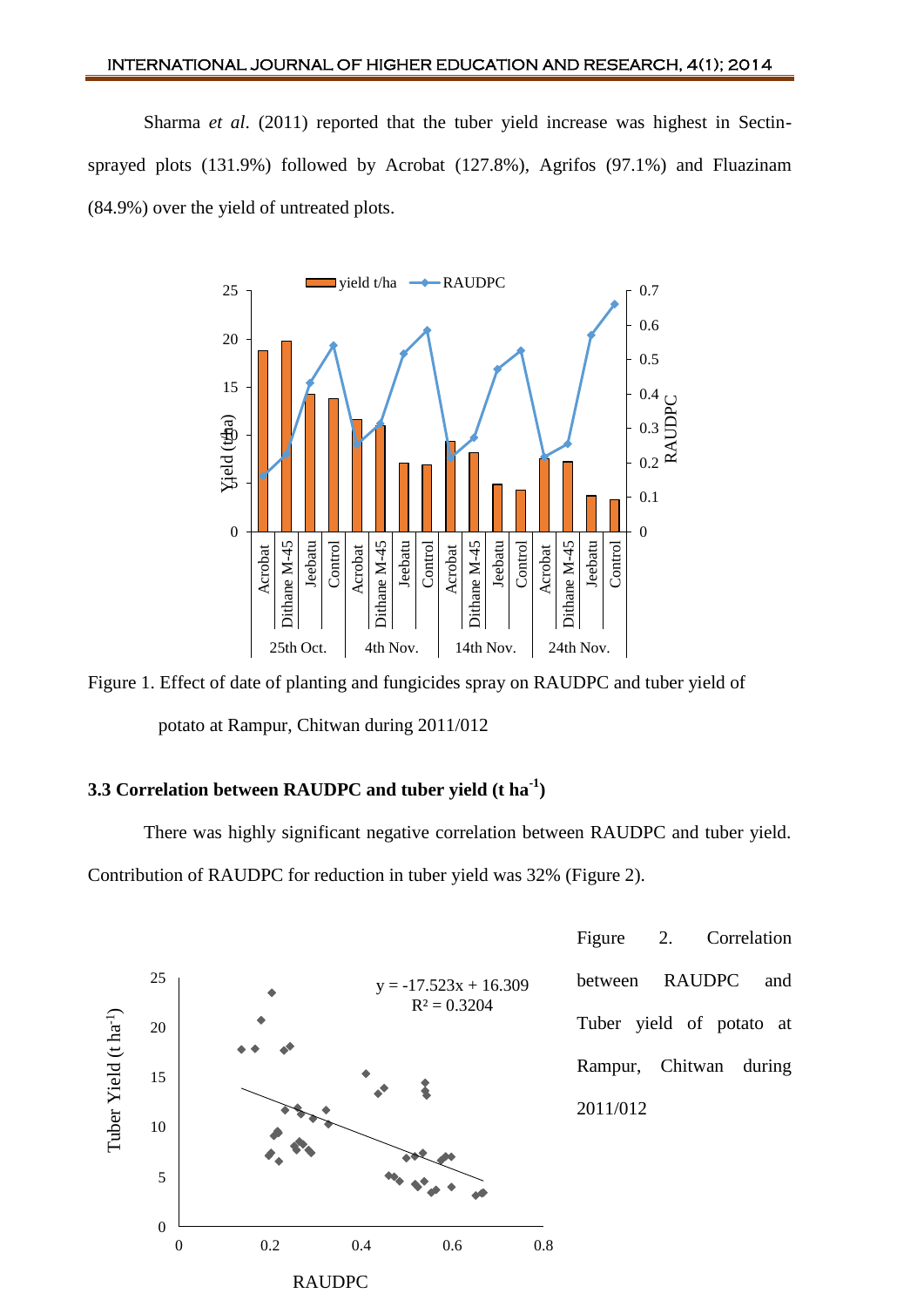# **3.4 Benefit-cost analysis of fungicide applications**

Benefit per treatment was the highest (NRs. 60960) in Dithane M-45 sprayed plots, followed by Acrobat (NRs. 59040). Regarding with the benefit-cost ratio, the highest benefitcost ratio (3.12) was obtained from Dithane M-45 sprayed followed by Acrobat sprayed plot (2.18) (Table 2).

The benefit-cost analysis demonstrated that the greatest return on investment was not necessarily from the treatment that gave the greatest disease control. Treatments with Acrobat generally had low cost-benefit ratio even though it had highest disease control due to the high cost of products.

Though Acrobat is highly effective there is possibility of developing *P. infestans* resistance to it (Stein and Kirk, 2004).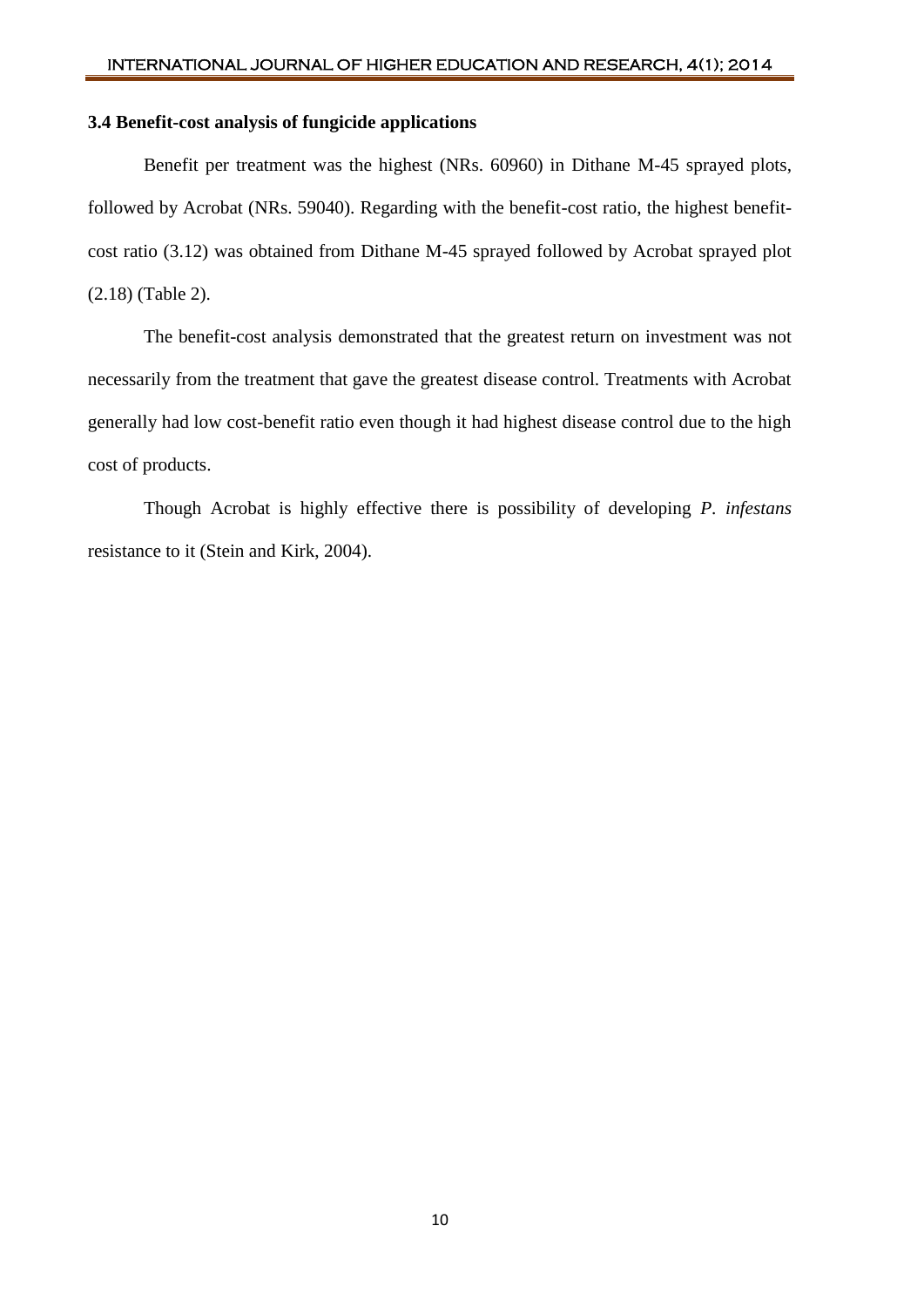| Treatments          | Cost of fungicides      | Tuber yield | Yield increase   | Value of increased | Benefit/treatment | B:C     |
|---------------------|-------------------------|-------------|------------------|--------------------|-------------------|---------|
|                     | application/trt/ha (Rs) | (ton/ha)    | due to           | yield (Rs)         | (Rs)              | ratio   |
|                     |                         |             | treatment (ton)  |                    |                   |         |
| Acrobat: 50% WP     | 27000                   | 11.86       | 4.78             | 86040              | 59040             | 2.18    |
| Dithane M-45:75% WP | 19500                   | 11.55       | 4.47             | 80460              | 60960             | 3.12    |
| Jeebatu             | 32500                   | 7.49        |                  | 7614<br>0.423      | $-24886$          | $-0.76$ |
| $(5\% \text{ V/V})$ |                         |             |                  |                    |                   |         |
| Check (untreated)   | $\boldsymbol{0}$        | 7.07        | $\boldsymbol{0}$ | $\boldsymbol{0}$   | $\boldsymbol{0}$  |         |

# Table 2. Benefit-cost analysis of fungicides on control of potato late blight at Rampur, Chitwan during 2011/012

Acrobat @ NRs. 7500/kg, Dithane M-45 @ NRs. 500/ Kg, Jeebatu @ NRs. 100/ltr, Labour cost NRs. 250/head/day. 6 labours/ha/spray (NRs 1500/spray/ha), Potato selling price @ NRs 18/kg.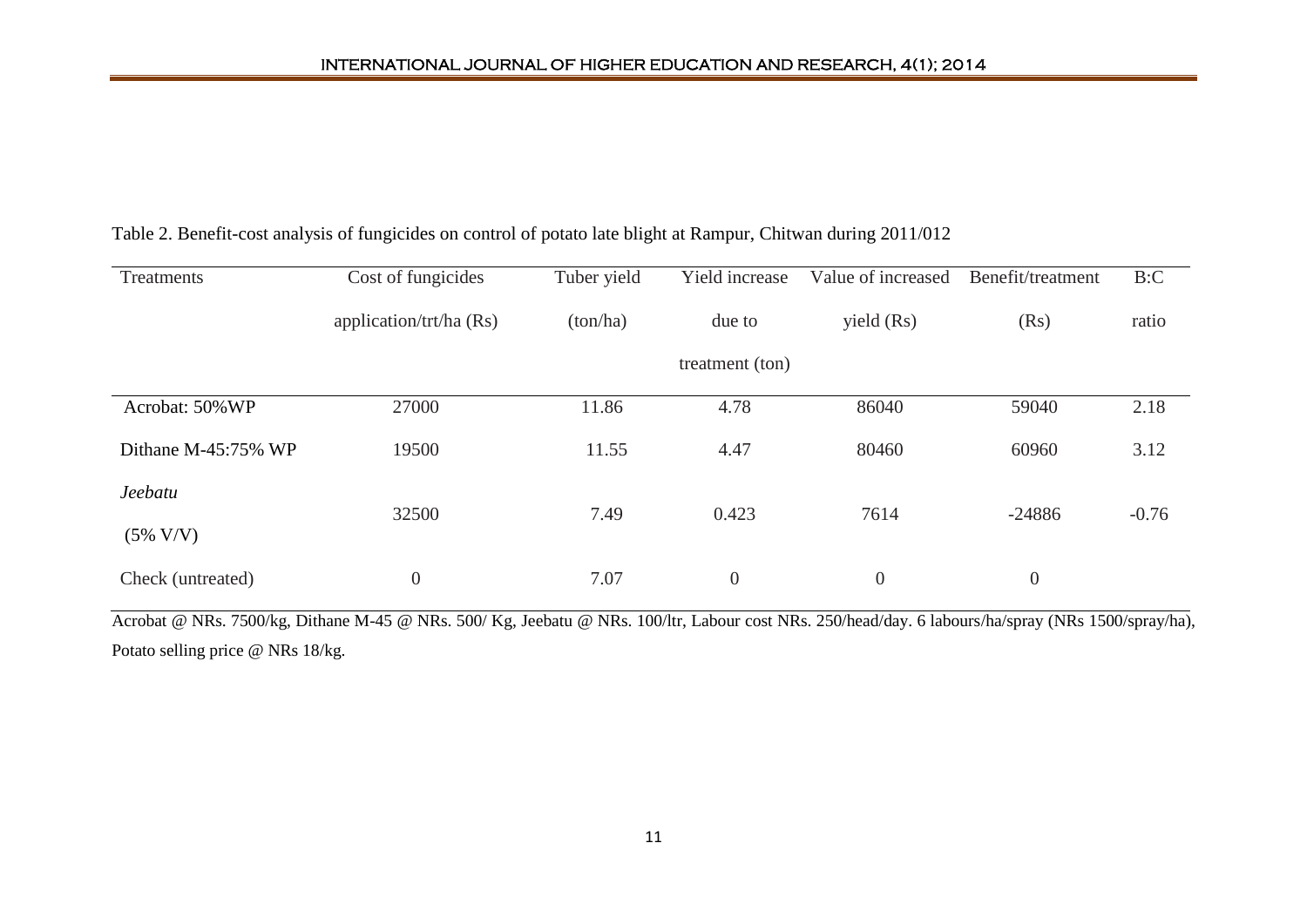#### **4 CONCLUSION**

Thus, based on the present research, it can be concluded that early planted potato  $(25<sup>th</sup>$ Oct) showed minimum RAUDPC and highest potato yield. Acrobats as well as Dithane M-45 were the effective fungicides that significantly reduced late blight intensity and consequently increased tuber yield. Dithane M-45 was quite cheap and had high benefit-cost ratio as compared to Acrobat. So, plantation of potato during or before 4<sup>th</sup> week of October coupled with Dithane M-45 spray just after initiation of disease gives the good result in management of late blight resulting higher yield in susceptible potato cultivars. However, further research is to be carried out taking even before  $25<sup>th</sup>$  October planting date at weekly intervals. Microbial product *Jeebatu* being ineffective in controlling late blight disease, its use for disease control cannot be recommended without making its further improvement.

#### **ACKNOWLEDGEMENTS**

Authors are thankful to Plant Protection Directorate, Department of Agriculture, Ministry of Agricultural development, Harihar Bhavan, Lalitpur, Nepal for financial support. Gratitude and sincere thanks to Yubak Dhoj G.C., Ph. D. Director General of Department of Environment, Ministry of Science, Technology & Environment and Prof. Resham Bahadur Thapa, Ph. D. for their cardinal support in this research.

#### **REFERENCES**

- Baker, K. M., Andresen, J. A., Kirk, W. W. and Stein, J. M. (2000). Crop disease mitigation: Daily risk modeling for Michigan potato growers. Paper 522. In*:* Proceedings of the Fourth International Conference on Integrating GIS and Environment Modeling (GIS/EM4). Banff, Alberta, Canada.
- Dhital, S. P., Sharma, B. P., Sakha, B. M. and KC, H. B. (2007). Farmers Field School approach for management of late blight and bacterial wilt in potato: On-farm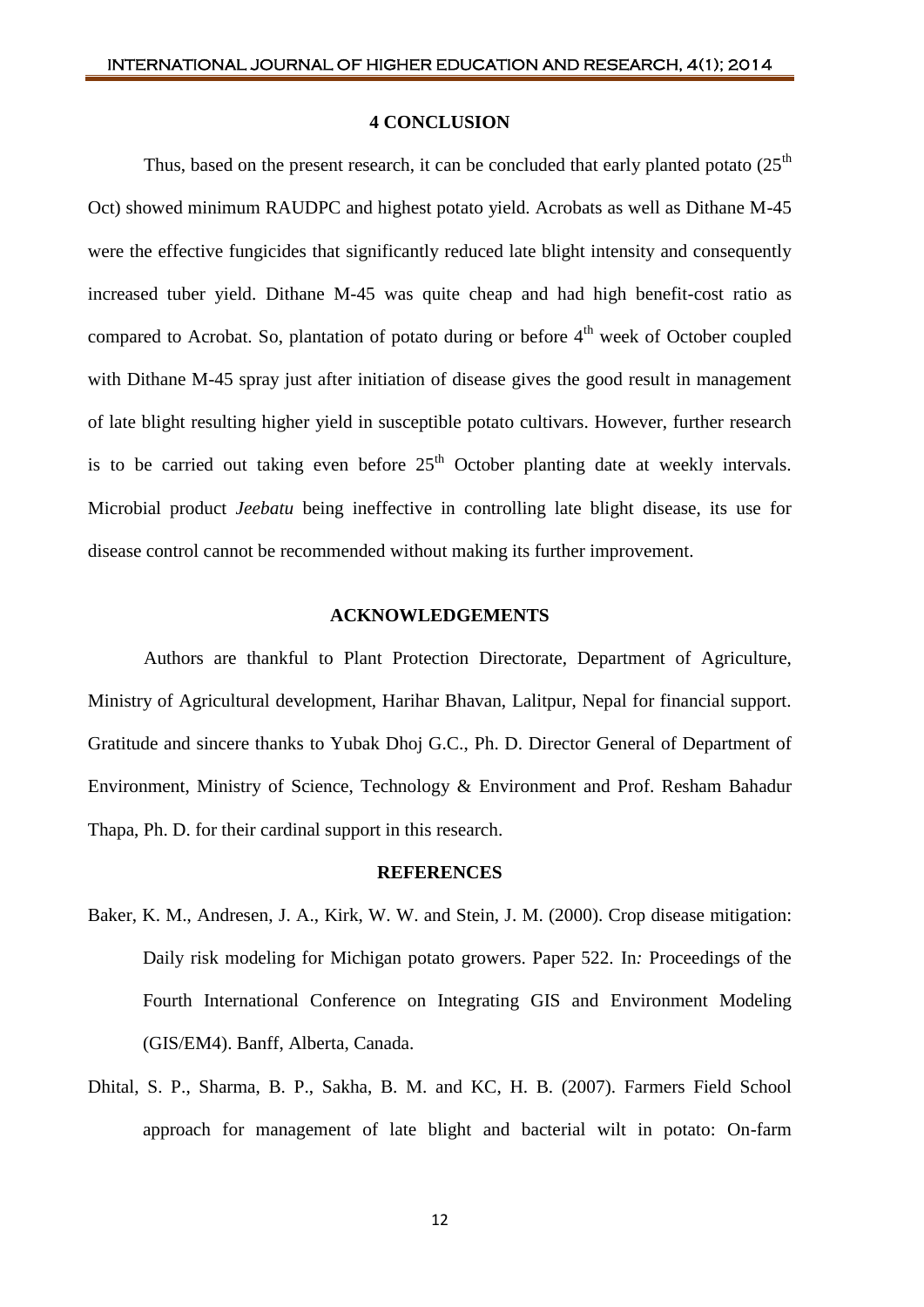knowledge sharing between farmers and researchers in Nepal. *Agricultural Development Journal,* 4(4), 166-178.

- Ghimire, S. R., Hyde, K. D., Hodgkiss, I. J., Shaw, D. S. and Liew, E. C. Y. (2002). Diversity in the population of *P infestans* in Nepal: Late blight managing the global threat. In: The Proceedings of the Global Initiative on Late Blight Conference 11-13 July 2002. Hamburg, Germany. 134 p.
- Guenther, J. F., Michael, K. C. and Nolte, P. (2001). The economic impact of potato late blight on US growers. *Potato Resistance*, 44, 121-125.
- Hijmans, R. J., Forbes, G. A. and Walker, T. S. (2000). Estimating the global severity of potato late blight with GIS-linked disease forecast models. *Plant Pathology,* 49, 697- 705.
- Sharma, B. P., Manandhar, H. K., Forbes, G. A., Shrestha, S. M. and Thapa, R. B. (2011). Efficacy of fungicides against *Phytophthora infestans* in potato under laboratory and field conditions. *Nepal Agriculture Research Journal,* 11,28-39.
- Sharma, B. P., KC, R. B., Dhital, S. P., KC, H. B. and Chand, G. B. (2007). Farmers empowerment and adoption of potato disease management technology through farmers field school and participatory research. In: Proceedings of the  $8<sup>th</sup>$  National Outreach Workshop, 19-20 June 2007, NARC, Nepal. pp. 220-229.
- Shrestha, S. K. (1976). Study on late blight of potato in Nepal. *Nepalese Journal of Agriculture*, 6(11), 91-105.
- Shrestha, S. K. (2000). Late blight of potato: Its magnitude distribution losses and approaches to management in Nepal. African Potato Association Conference Proceedings 5, 303- 307.